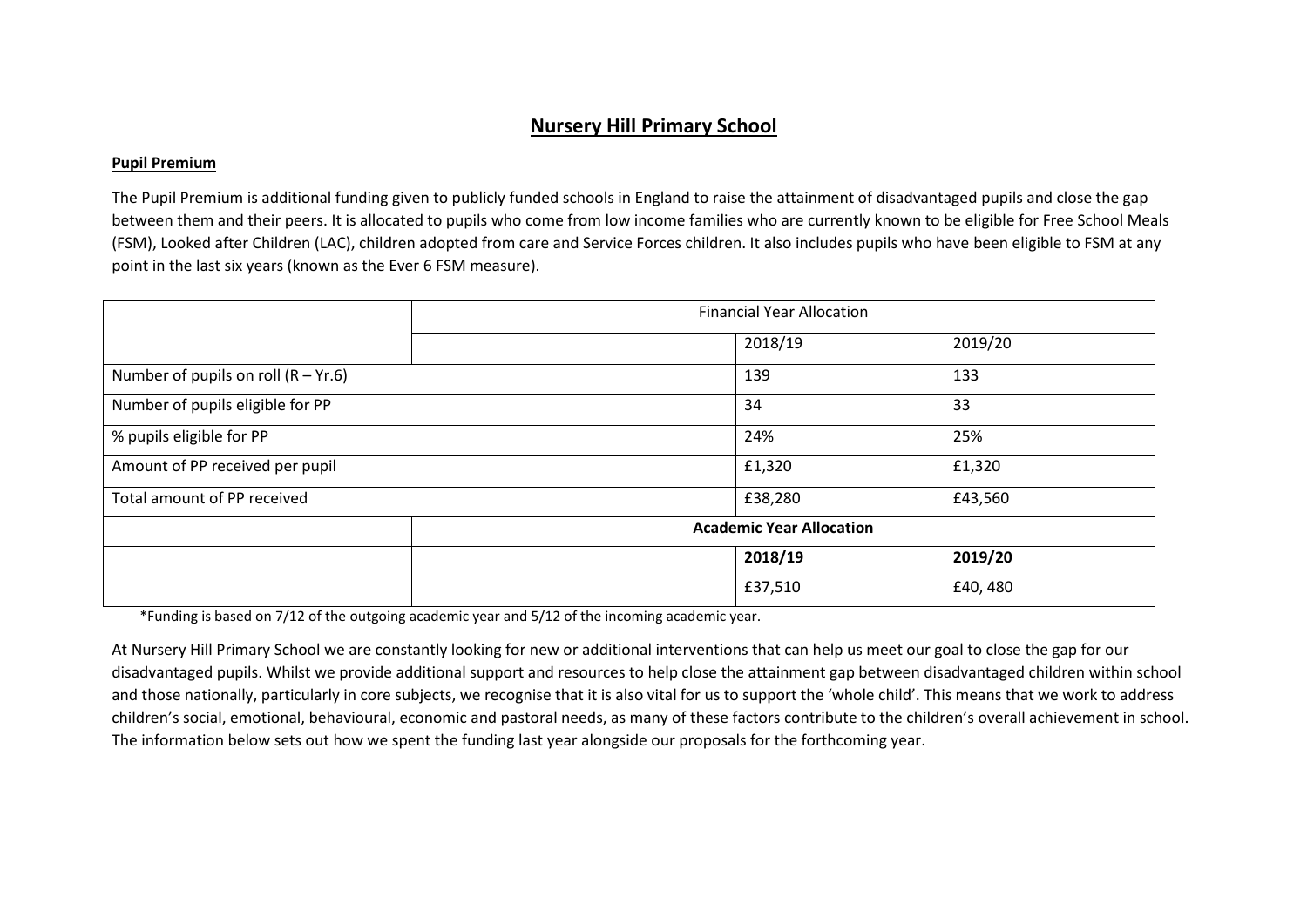## **Pupil Premium Expenditure**

|                             |                                   |                               |                        | Education      | Evaluation of                    |                |                       |
|-----------------------------|-----------------------------------|-------------------------------|------------------------|----------------|----------------------------------|----------------|-----------------------|
| Pupil Premium used for:     |                                   | Brief summary of the          | Intended outcomes:     | Endowment      | impact:                          | Actual cost of | <b>Estimated cost</b> |
|                             | Barrier:                          | intervention or action:       |                        | Fund (EEF)     |                                  | intervention:  | 2019/20               |
|                             |                                   |                               |                        | Average        |                                  | 2018/2019      |                       |
|                             |                                   |                               |                        | impact rating: |                                  |                |                       |
| One to one support for      | Pupils with identified diagnosis  | Additional adult to           | Pupils can access      |                | Pupils with                      |                |                       |
| pupils with complex         | unable to access the curriculum / | support teaching and          | learning opportunities | No EEF data.   | complex learning                 | £28,994        | £28,994               |
| needs.                      | manage mainstream schooling       | learning via individual       | in line with their     |                | difficulties are able            |                |                       |
|                             | without additional support.       | / small group input to        | peers and              |                | to access                        |                |                       |
|                             |                                   | ensure small step             | demonstrate progress   |                | mainstream                       |                |                       |
|                             |                                   | progress, in line with        | from their starting    |                | schooling alongside              |                |                       |
|                             |                                   | expectations.                 | point.                 |                | appropriate                      |                |                       |
|                             |                                   |                               |                        |                | activities, and build            |                |                       |
|                             |                                   |                               |                        |                | on prior learning.               |                |                       |
| Breakfast & After-School    |                                   | Pupils attend                 | Improved attendance,   |                |                                  |                |                       |
|                             | Low attendance, poor punctuality  | <b>Breakfast &amp; After-</b> |                        | No EEF data.   | Identified pupils<br>demonstrate | £4,889         | £4,889                |
| Club subsidy for            | and additional safeguarding       |                               | punctuality and        |                |                                  |                |                       |
| vulnerable pupils.          | needs of identified pupils,       | School Club on a daily        | emotional well-being   |                | improved                         |                |                       |
|                             | impacting on curriculum access.   | basis.                        | of identified pupils.  |                | attendance,                      |                |                       |
|                             |                                   |                               |                        |                | punctuality and                  |                |                       |
|                             |                                   |                               |                        |                | social skills.                   |                |                       |
| SEMH training to meet the   | Pupils' emotional needs           | Drawing & Talking             | <b>Identified TAs</b>  |                | Pupils have                      | £2,000         |                       |
| needs of pupils with social | impacting on progress and         | Therapy training for all      | delivering weekly      | No EEF data.   | opportunity to                   |                |                       |
| and emotional needs.        | attainment.                       | TAs.                          | D & T sessions to      |                | explore emotions                 |                |                       |
|                             |                                   |                               | identified pupils.     |                | and express                      |                |                       |
|                             |                                   |                               |                        |                | themselves in a                  |                |                       |
|                             |                                   |                               |                        |                | safe environment.                |                |                       |
| Attendance &                | Pupils lack of self-motivation    | Pupils receive termly         | Attendance improves    |                | Pupils are                       |                |                       |
| motivational Rewards.       | acting as a barrier to progress   | rewards for good              | And pupils are more    | No EEF data.   | motivated and                    | £1,983         | £1,983                |
|                             | and attainment.                   | attendance and self-          | self-motivated within  |                | recognise the                    |                |                       |
|                             |                                   | motivation.                   | the classroom.         |                | impact of                        |                |                       |
|                             |                                   |                               |                        |                | attendance and                   |                |                       |
|                             |                                   |                               |                        |                | self-motivation on               |                |                       |
|                             |                                   |                               |                        |                | their learning.                  |                |                       |
| Development of reading      | Lack of access to wide range of   | Resource book corners         | Pupils become more     |                | Pupils enjoy                     |                |                       |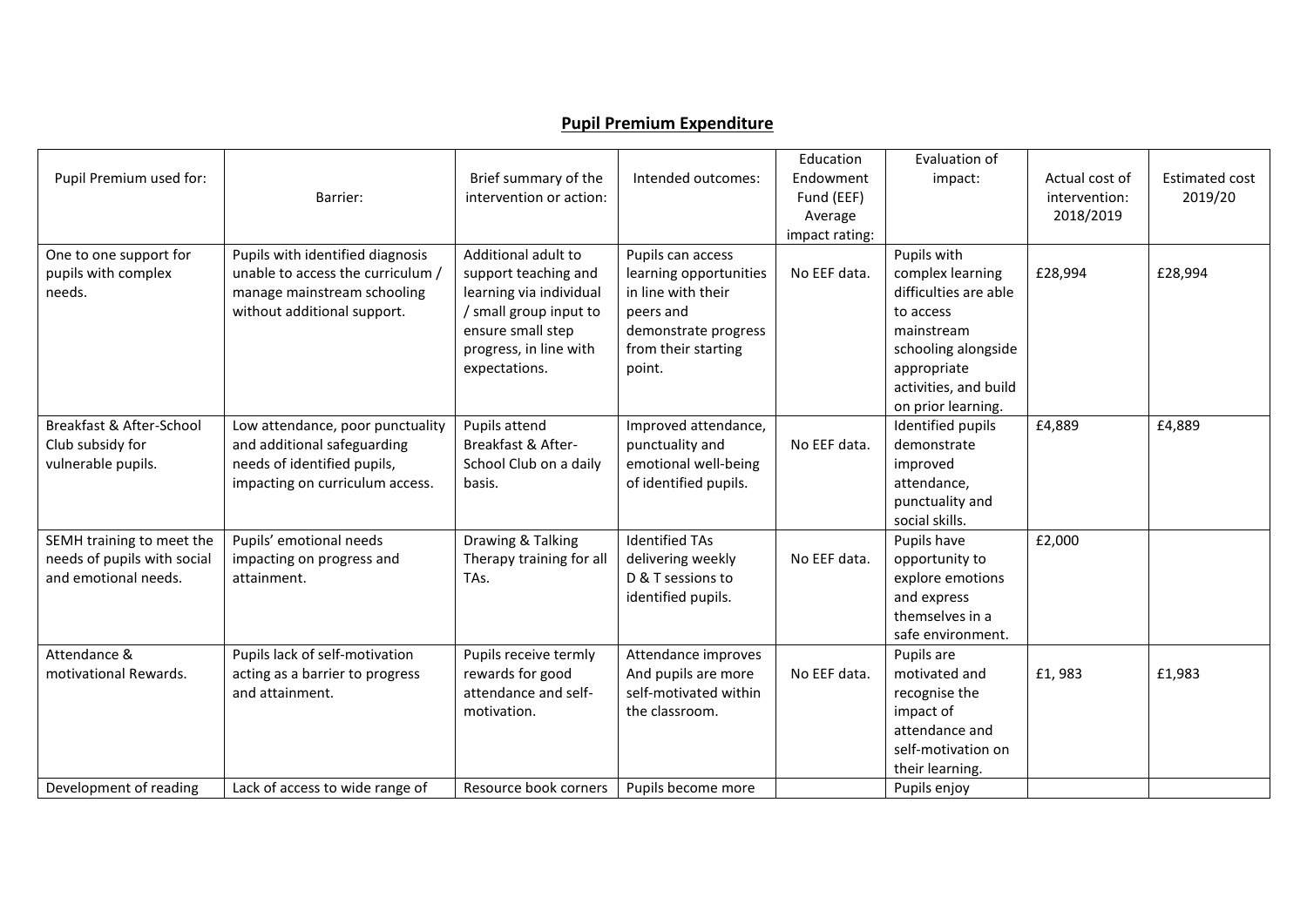| resources.                                                    | stimulating reading materials<br>impacting on progress from<br>individual starting points.            | and provide a 'hook' in<br>terms of classroom<br>environment and<br>range of texts.                      | engaged in reading<br>and literacy skills<br>improve.                                                                                                                         | No EEF data                            | reading on a<br>regular basis<br>resulting in a wider<br>vocabulary, and<br>improved<br>comprehension of<br>wide range of<br>reading materials. | £1,457   |        |
|---------------------------------------------------------------|-------------------------------------------------------------------------------------------------------|----------------------------------------------------------------------------------------------------------|-------------------------------------------------------------------------------------------------------------------------------------------------------------------------------|----------------------------------------|-------------------------------------------------------------------------------------------------------------------------------------------------|----------|--------|
| Develop phonics resources<br>& home reading materials         | Lack of access to appropriate<br>materials.                                                           | Purchase resource<br>bank to support<br>delivery in the<br>classroom and home<br>learning opportunities. | Appropriate reading<br>materials available to<br>pupils to consolidate<br>learning.                                                                                           |                                        | Attainment in<br>phonics and<br>reading improves.                                                                                               |          | £3,862 |
| Concrete resources for<br>lower ability learners in<br>maths. | Lack of access to concrete<br>resources impacting on<br>knowledge and understanding<br>within maths.  | Purchase range of<br>concrete resources.                                                                 | Pupils' engagement in<br>maths tasks increases.                                                                                                                               |                                        | Pupils' depth of<br>understanding<br>improves,<br>impacting on<br>progress and<br>attainment.                                                   | £521     |        |
| Development of marking<br>and feedback.                       | Feedback is not always effective<br>in addressing errors,<br>misconceptions or extending<br>learning. | All staff provide<br>constructive feedback<br>and appropriate gap<br>task activities to aid<br>progress. | Pupils use the<br>information to up-<br>level their work and<br>increase the rate of<br>progress.                                                                             | Response to<br>intervention +<br>3mths | Pertinent feedback<br>tells pupils how<br>well they are doing<br>and identifies areas<br>for improvement.                                       | No cost  |        |
| Increased attendance<br>figures.                              | Low attendance impacting on<br>pupils' attainment and social<br>skills.                               | Member of the admin.<br>team has a clear of<br>understanding of<br>attendance and legal<br>intervention. | Parents are notified<br>of attendance rates<br>on a regular basis.<br>Actions are taken<br>against parents who<br>are not seen to be<br>working with the<br>school to improve | No EEF data                            | Admin. assistant<br>actively tracks<br>attendance on a<br>daily / weekly<br>basis.<br>Attendance rates<br>are seen to be<br>improving and       | No cost. |        |